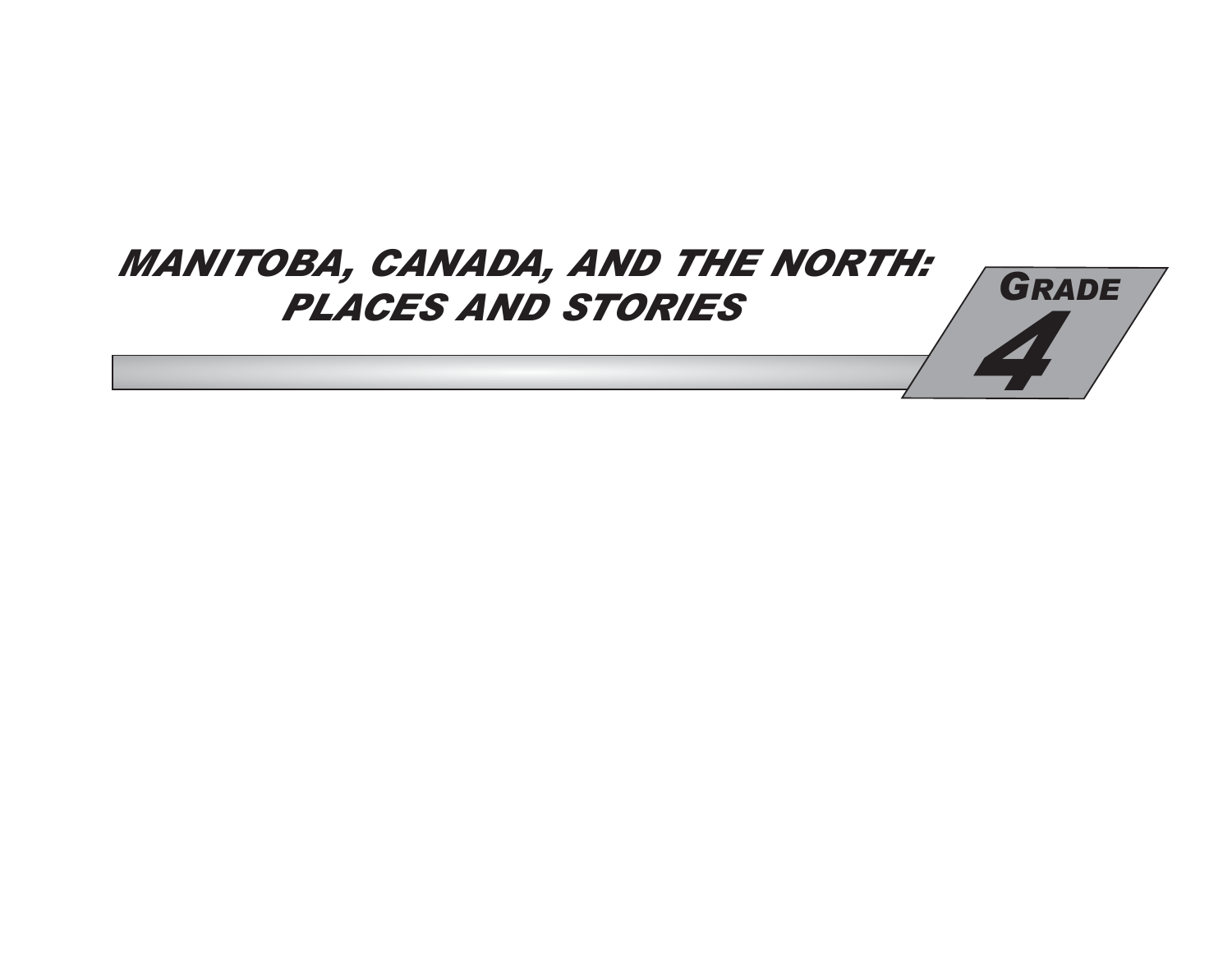

*Manitoba, Canada, and the North: Places and Stories*<br>**4** Grade Overview

**Grade 4** students explore life in Canada, Manitoba, and Canada's North. They enhance their knowledge of Canada's physical and human geography and develop an awareness of Canadian citizenship and governance. Students explore the places, stories, and cultures of Manitoba and discover the diversity and shared experiences of Manitobans, past and present. They also develop an awareness of life in Canada's North through a study of the physical and human geography of one of the northern territories. Through this exploration, students develop a sense of Values belonging and enrich their understanding of citizenship in GLO Manitoba and Canada. The Land:



## *Grade Overview*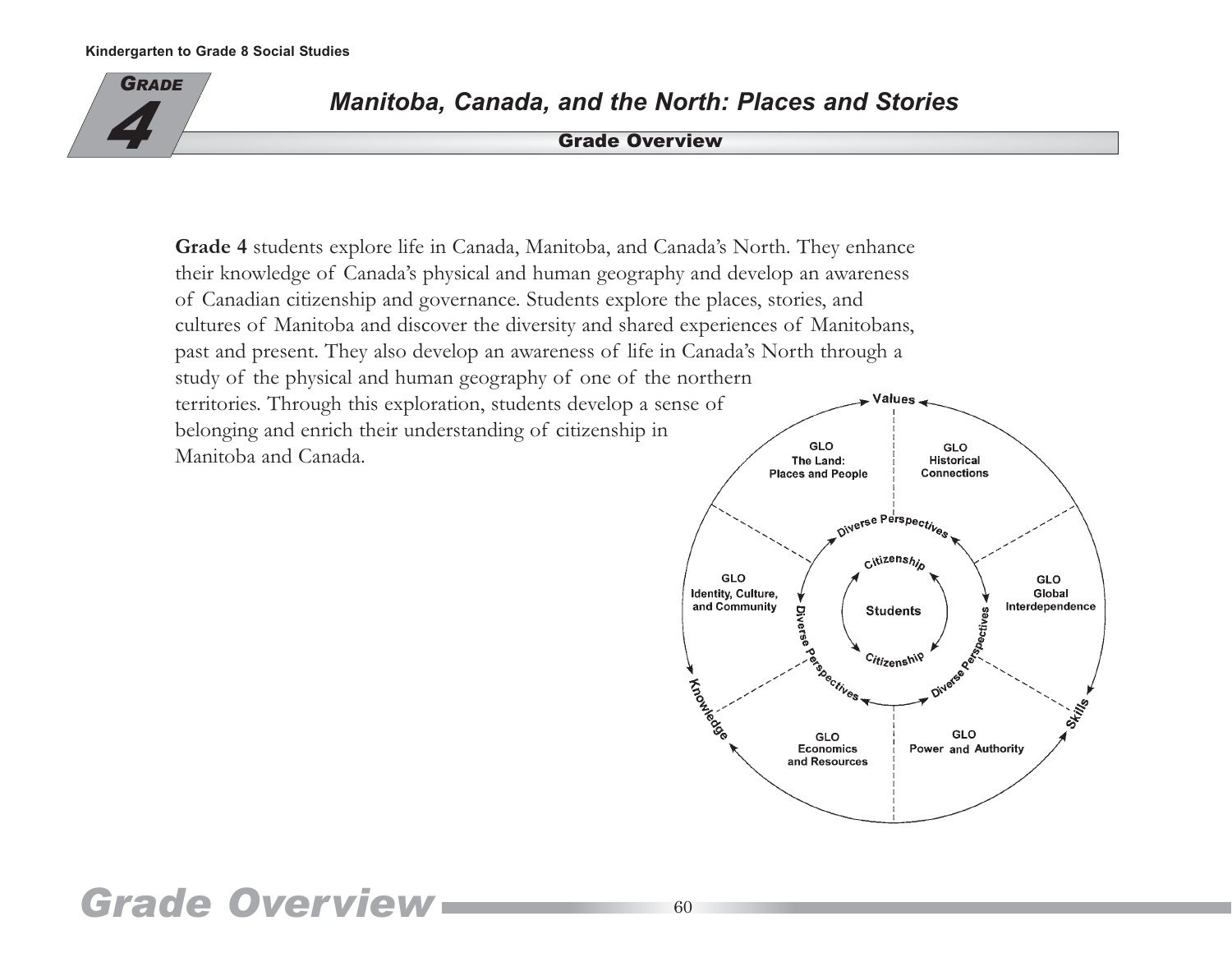# *Manitoba, Canada, and the North: Places and Stories*  Cluster Overview *4*



#### Cluster 1: Geography of Canada

Students study the physical geography of Manitoba and Canada, including the political boundaries and geographic regions of Canada.

#### Cluster 2: Living in Canada

Students enhance their awareness of Canada by examining various aspects of government, leadership, and power, including concepts related to citizenship and democracy. This study includes a focus on national, provincial, and territorial symbols, monuments, and commemorative days.

#### Cluster 3: Living in Manitoba

Students explore the physical and natural environment, people, places, and communities of Manitoba. They also consider Manitoba's contributions and links to the rest of the world.

#### Cluster 4: History of Manitoba

Students explore important events and individuals from Manitoba's past. This study includes a focus on early settlement, contributions of diverse cultural communities, and ways in which life in Manitoba has changed over time.

#### Cluster 5: Canada's North

Students explore *one of Canada's northern territories.* They consider the physical and human geography of the territory studied, which includes a focus on stories, traditions, and changes in ways of life in Canada's North. Students examine Aboriginal contributions, as well as the contribution of the North to the Canadian community.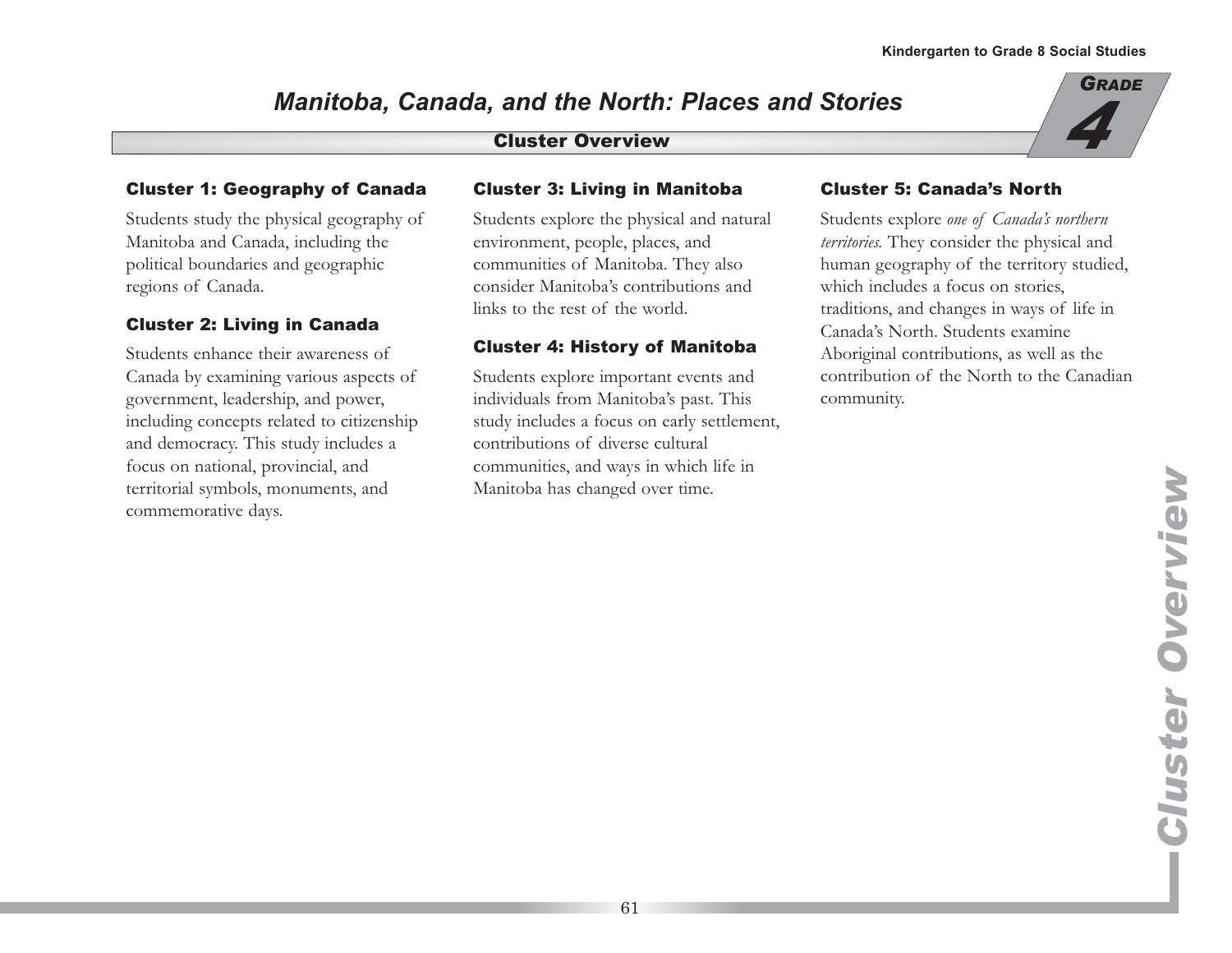

#### **Skills for Active Democratic Citizenship**

Citizenship skills enable students to develop good relations with others, to work in cooperative ways toward achieving common goals, and to collaborate with others for the well-being of their communities. These interpersonal skills focus on cooperation, conflict resolution, taking responsibility, accepting differences, building consensus, negotiation, collaborative decision making, and learning to deal with dissent and disagreement.

#### **Skills for Managing Information and Ideas**

Information-management skills enable students to access, select, organize, and record information and ideas using a variety of sources, tools, and technologies. These skills include inquiry and research skills that enhance historical and geographical thinking.

|                                                     | Students will<br>Collaborate with others to share ideas,<br>decisions, and responsibilities in groups. |  |  |  |
|-----------------------------------------------------|--------------------------------------------------------------------------------------------------------|--|--|--|
| 4-S-100                                             |                                                                                                        |  |  |  |
| 4-S-101<br>Resolve conflicts peacefully and fairly. |                                                                                                        |  |  |  |
| 4-S-102                                             | Interact fairly and respectfully with others.                                                          |  |  |  |
| 4-S-103                                             | Make decisions that reflect care, concern,<br>and responsibility for the environment.                  |  |  |  |
| 4-S-104                                             | Negotiate constructively with others to<br>build consensus.                                            |  |  |  |

### *Social Studies Skills*

#### Active Democratic Citizenship

#### Managing Information and Ideas

| $4-S-200$ | Select information from oral, visual,<br>material, print, or electronic sources.<br>Examples: maps, atlases                                                               | 4-S-2<br>$4-S-2$ |
|-----------|---------------------------------------------------------------------------------------------------------------------------------------------------------------------------|------------------|
| 4-S-201   | Organize and record information in a<br>variety of formats and reference sources<br>appropriately.<br>Examples: maps, charts, outlines, concept<br>maps                   | $4-S-2$          |
| 4-S-202   | Use appropriate terms or expressions to<br>describe periods of time.<br>Examples: decade, generation, century,<br>when the Earth was new, in the time of our<br>ancestors |                  |
| $4-S-203$ | Select and use appropriate tools and<br>technologies to accomplish tasks.                                                                                                 |                  |
| 4-S-204   | Create timelines and other visual organizers<br>to sequence and represent historical figures,<br>relationships, or chronological events.                                  |                  |
| $4-S-205$ | Construct maps that include a title, legend,<br>compass rose, and grid.                                                                                                   |                  |

#### **406** Interpret maps that include a title, legend, compass rose, and grid. **407** Use cardinal and intermediate directions and simple grids to locate and describe places on maps and globes. **408** Orient themselves by observing the landscape, using traditional knowledge, or using a compass or other tools and technologies. *Examples: sun, moon, or stars, inuksuit, Global Positioning Systems (GPS)...*

*Skills*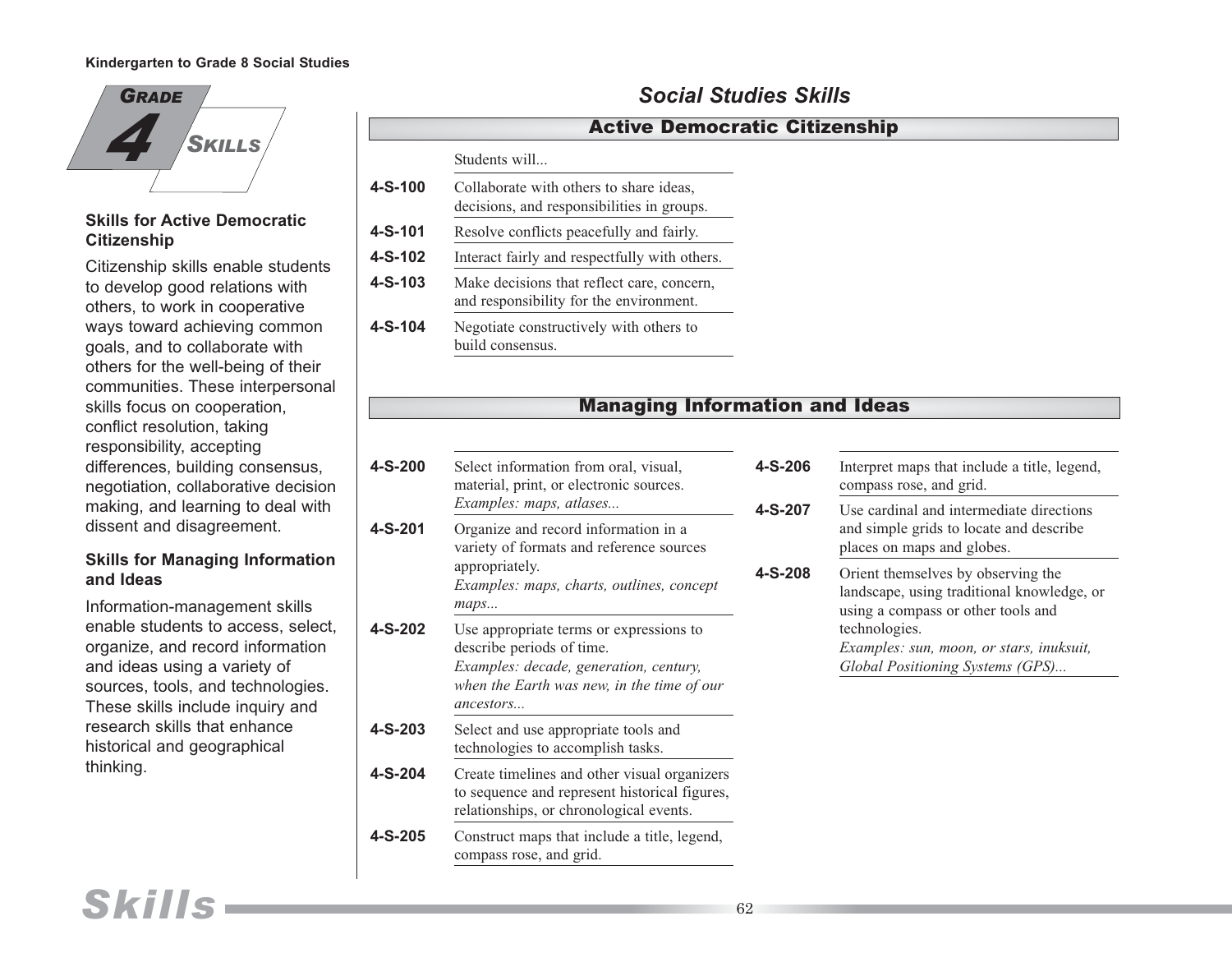### *Social Studies Skills*

#### Critical and Creative Thinking

Students will...

| 4-S-300       | Formulate questions for research.                                                                                     |  |
|---------------|-----------------------------------------------------------------------------------------------------------------------|--|
| $4 - S - 301$ | Consider advantages and disadvantages of<br>solutions to a problem.                                                   |  |
| $4-S-302$     | Draw conclusions based on information<br>and evidence.                                                                |  |
| $4 - S - 303$ | Evaluate personal assumptions based on<br>new information and ideas.                                                  |  |
| $4 - S - 304$ | Distinguish fact from opinion.                                                                                        |  |
| $4-S-305$     | Observe and analyze material or visual<br>evidence for research.<br>Examples: artifacts, photographs, works of<br>art |  |

#### Communication

| $4 - S - 400$ | Listen actively to others to understand<br>their perspectives.                    |
|---------------|-----------------------------------------------------------------------------------|
| $4 - S - 401$ | Use language that is respectful of human<br>diversity.                            |
| $4-S-402$     | Support their ideas and opinions with<br>information or observations.             |
| $4-S-403$     | Present information and ideas orally,<br>visually, concretely, or electronically. |



#### **Critical and Creative Thinking Skills**

Critical and creative thinking skills enable students to make observations and decisions, to solve problems, and to devise forwardthinking strategies. These skills involve making connections among concepts and applying a variety of tools. Critical thinking involves the use of criteria and evidence to make reasoned judgements. These judgements include distinguishing fact from opinion and interpretation, evaluating information and ideas, identifying perspectives and bias, and considering the consequences of decisions and actions. Creative thinking emphasizes divergent thinking, the generation of ideas and possibilities, and the exploration of diverse approaches to questions.

#### **Communication Skills**

Communication skills enable students to interpret and express ideas clearly and purposefully using a variety of media. These skills include the development of oral, visual, print, and media literacy, and the use of information and communication technologies for the exchange of information and ideas.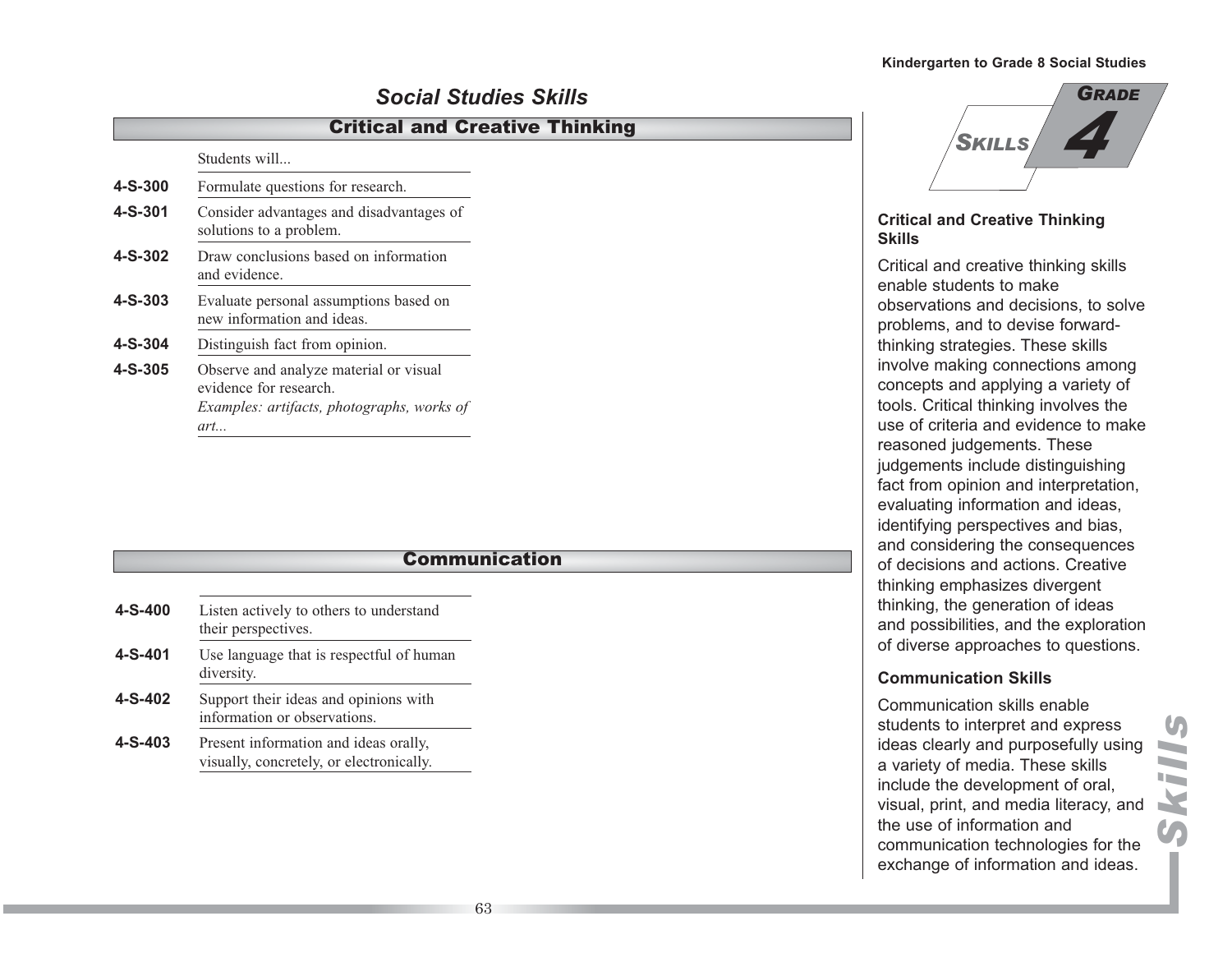

Students study the physical geography of Manitoba and Canada, including the political boundaries and geographic regions of Canada.

## *Cluster 1: Geography of Canada*

| <b>Knowledge</b><br>Students will<br>4-KL-015<br>Describe the relative locations of Manitoba and<br>Canada in the world using cardinal directions.<br>Locate the geographic regions on a map of<br>4-KL-016<br>Canada.<br>Examples: Western Cordillera, Prairie Region,<br>Canadian Shield, St. Lawrence - Great Lakes<br>Lowlands, Atlantic Region, Arctic Region<br>4-KL-017<br>Describe characteristics of the geographic<br>regions of Canada.<br>Examples: landforms, bodies of water,<br>vegetation, climate, population distribution<br>Locate the oceans, major landforms, lakes, and<br>4-KL-018<br>waterways on a map of Canada.<br>4-KL-019<br>Locate the provinces, territories, and capital<br>cities on a map of Canada.<br><b>Values</b><br>4-VL-005<br>Appreciate Canada's vast and diverse | geography. |  |
|-------------------------------------------------------------------------------------------------------------------------------------------------------------------------------------------------------------------------------------------------------------------------------------------------------------------------------------------------------------------------------------------------------------------------------------------------------------------------------------------------------------------------------------------------------------------------------------------------------------------------------------------------------------------------------------------------------------------------------------------------------------------------------------------------------------|------------|--|
|                                                                                                                                                                                                                                                                                                                                                                                                                                                                                                                                                                                                                                                                                                                                                                                                             |            |  |
|                                                                                                                                                                                                                                                                                                                                                                                                                                                                                                                                                                                                                                                                                                                                                                                                             |            |  |
|                                                                                                                                                                                                                                                                                                                                                                                                                                                                                                                                                                                                                                                                                                                                                                                                             |            |  |
|                                                                                                                                                                                                                                                                                                                                                                                                                                                                                                                                                                                                                                                                                                                                                                                                             |            |  |
|                                                                                                                                                                                                                                                                                                                                                                                                                                                                                                                                                                                                                                                                                                                                                                                                             |            |  |
|                                                                                                                                                                                                                                                                                                                                                                                                                                                                                                                                                                                                                                                                                                                                                                                                             |            |  |
|                                                                                                                                                                                                                                                                                                                                                                                                                                                                                                                                                                                                                                                                                                                                                                                                             |            |  |
|                                                                                                                                                                                                                                                                                                                                                                                                                                                                                                                                                                                                                                                                                                                                                                                                             |            |  |
|                                                                                                                                                                                                                                                                                                                                                                                                                                                                                                                                                                                                                                                                                                                                                                                                             |            |  |
|                                                                                                                                                                                                                                                                                                                                                                                                                                                                                                                                                                                                                                                                                                                                                                                                             |            |  |

## *Cluster 1* 64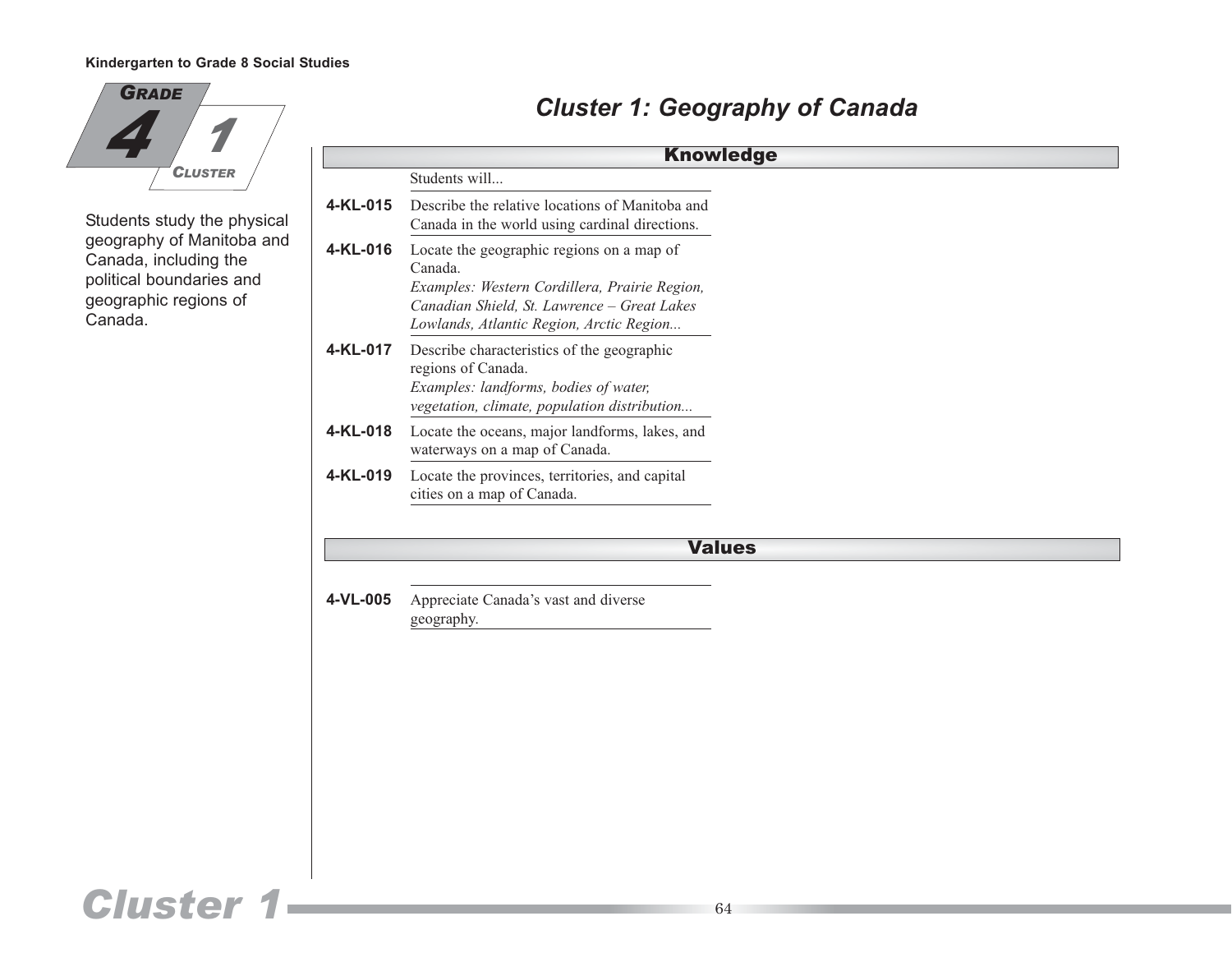## *Cluster 2: Living in Canada*

|          |                                                                                                                                                                                                 | <b>Knowledge</b> |                                                                                                                                            |
|----------|-------------------------------------------------------------------------------------------------------------------------------------------------------------------------------------------------|------------------|--------------------------------------------------------------------------------------------------------------------------------------------|
|          | Students will                                                                                                                                                                                   |                  |                                                                                                                                            |
| 4-KC-001 | Describe Canadian and provincial or territorial<br>symbols and monuments.                                                                                                                       | 4-KP-043         | Identify elected government leaders in their<br>local communities, in Manitoba, and in Canada.                                             |
|          | Examples: national anthem, coats of arms,<br>flags, monuments, legislative buildings                                                                                                            | 4-KP-044         | Recognize that there are elected Aboriginal<br>representatives in Manitoba and in Canada.                                                  |
| 4-KC-002 | Identify democratic ideals in Canadian society.<br>Examples: equality, freedom, citizen<br>participation in government                                                                          |                  | 4-KP-044A Identify elected representatives of their<br>Aboriginal communities.                                                             |
| 4-KC-003 | Identify days important to Canadians and<br>Manitobans.<br>Examples: Canada Day, Remembrance Day,<br>National Aboriginal Day, Saint-Jean-Baptiste                                               | 4-KP-045         | Give examples of formal and informal power<br>and authority in their lives.<br>Examples: rules, laws, student councils,<br>bullying, gangs |
|          | Day, Manitoba Day, Louis Riel Day                                                                                                                                                               | 4-KP-046         | Identify positive ways of dealing with conflict<br>or the misuse of power and authority.                                                   |
| 4-KC-004 | Explain from a personal perspective what it<br>means to be a citizen of Canada.                                                                                                                 | 4-KE-047         | Use examples to distinguish between public<br>and private property.                                                                        |
|          | <b>4-KC-004A</b> Explain from a personal perspective what it<br>means to be an Aboriginal citizen in Canada.                                                                                    | 4-KE-048         | Identify various ways in which governments                                                                                                 |
|          | 4-KC-004F Explain from a personal perspective what it<br>means to be a francophone citizen in Canada.                                                                                           |                  | help people meet their needs.<br>Examples: education, health care, sanitation                                                              |
| 4-KP-041 | Explain the purposes of government.                                                                                                                                                             | 4-KE-049         | Describe media influences on their perceptions<br>of people and places in Canada.                                                          |
| 4-KP-042 | Identify levels of government in Canada and<br>give examples of their responsibilities.<br>Include: municipal or local, provincial or<br>territorial, First Nation, and federal<br>governments. |                  |                                                                                                                                            |
|          |                                                                                                                                                                                                 | <b>Values</b>    |                                                                                                                                            |
| 4-VC-001 | Be willing to contribute to their groups and<br>communities.                                                                                                                                    | 4-VP-011         | Respect the rights of others when using<br>personal power or authority.                                                                    |
| 4-VC-002 | Value Canadian citizenship.                                                                                                                                                                     |                  | Examples: as a member of cooperative groups,<br>patrols, class monitors, conflict managers                                                 |
|          |                                                                                                                                                                                                 | 4-VE-012         | Respect public and private property.                                                                                                       |



nhance their of Canada by various aspects nent, leadership, , including elated to and democracy. includes a focus l, provincial, and ymbols, ts, and rative days.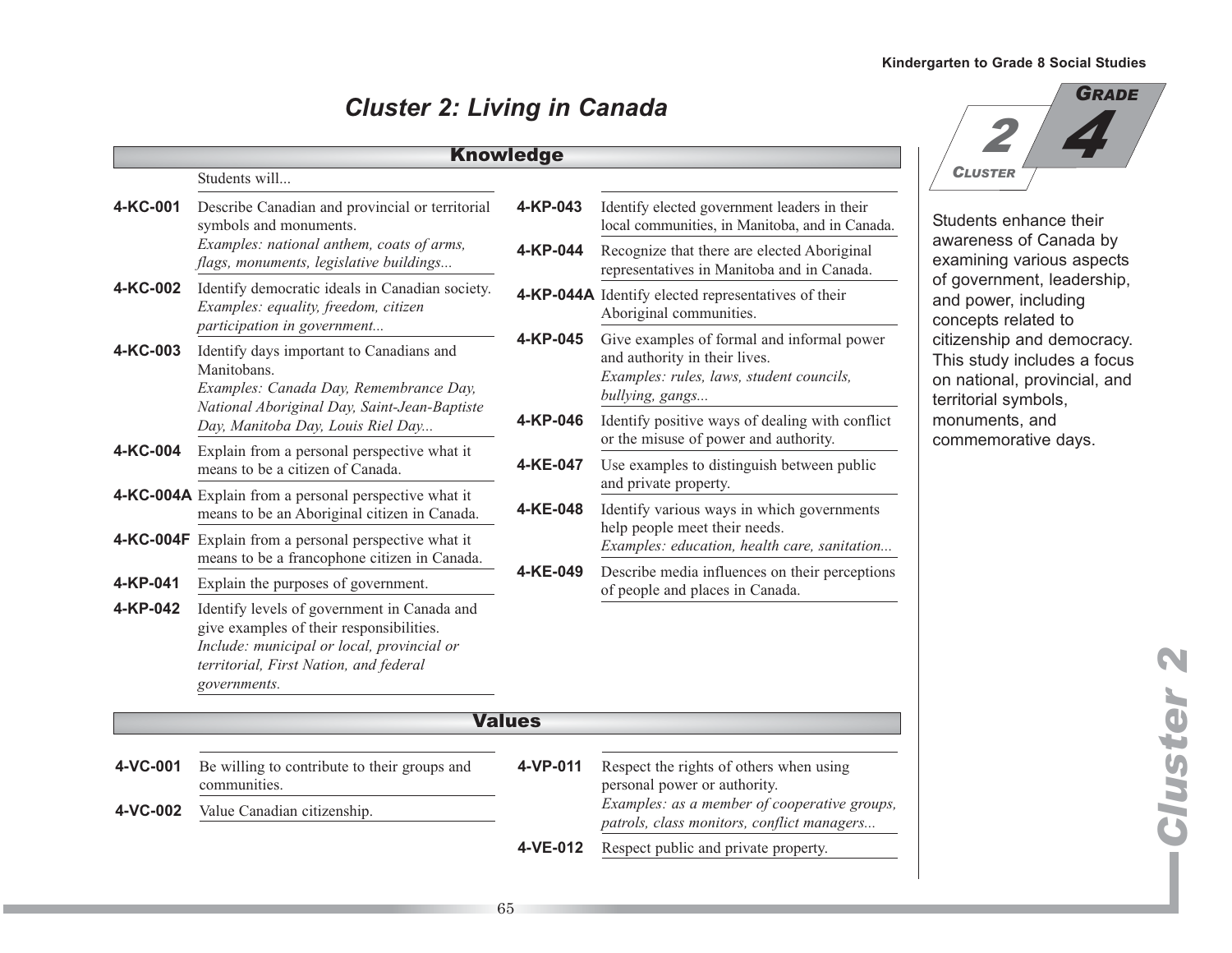

Students explore the physical and natural environment, people, places, and communities of Manitoba. They also consider Manitoba's contributions and links to the rest of the world.

## *Cluster 3: Living in Manitoba*

|           |                                                                                                                                                      | <b>Knowledge</b> |                                                                                                                                                               |
|-----------|------------------------------------------------------------------------------------------------------------------------------------------------------|------------------|---------------------------------------------------------------------------------------------------------------------------------------------------------------|
|           | Students will                                                                                                                                        |                  |                                                                                                                                                               |
| 4-KI-005  | Identify cultural communities in Manitoba.                                                                                                           | 4-KL-020         | Locate on a map and describe geographic                                                                                                                       |
| 4-KI-006  | Give examples of diverse artistic and cultural<br>achievements of Manitobans.<br>Include: Aboriginal and francophone cultural<br><i>achievements</i> |                  | features of Manitoba.<br>Examples: lakes and rivers, landforms,<br>vegetation, forests, parks, cities and towns,<br><b>First Nations communities</b>          |
|           | 4-KI-006A Give examples of Aboriginal artistic and<br>cultural achievements and organizations in                                                     |                  | 4-KL-020A Use traditional knowledge to describe and<br>locate places in Manitoba.                                                                             |
|           | Manitoba.                                                                                                                                            | 4-KL-021         | Locate on a map and identify major natural<br>resources in Manitoba.                                                                                          |
| 4-KI-006F | Give examples of francophone artistic and<br>cultural achievements and organizations in<br>Manitoba.                                                 | 4-KL-022         | Describe the main demographic features of<br>Manitoba.                                                                                                        |
| 4-KI-007  | Identify Aboriginal communities, cultures, and<br>languages in Manitoba.                                                                             |                  | Include: population, population distribution,<br>cultural communities.                                                                                        |
|           | Examples: Cree, Ojibway, Dakota, Michif, Oji-<br>Cree, Dene                                                                                          | 4-KL-023         | Identify issues related to environmental<br>stewardship and sustainability in Manitoba.                                                                       |
| 4-KI-007A | Identify connections between their community<br>and other Aboriginal communities in Manitoba.                                                        | 4-KL-024         | Give examples of Aboriginal peoples'<br>traditional relationships with the land.                                                                              |
| 4-KI-008  | Identify francophone communities in Manitoba.                                                                                                        | 4-KL-025         | Describe places of historic, cultural, or                                                                                                                     |
| 4-KI-008F | Identify connections between their local<br>community and other francophone communities<br>in Manitoba.                                              |                  | environmental significance in Manitoba.<br>Examples: Lower Fort Garry, the Forks, musée<br>de Saint-Boniface, Thunderbird House,<br>provincial/national parks |
| 4-KI-009  | Describe the influence of various factors on<br>their identities.<br>Include: culture, community, place, region.                                     | 4-KG-039         | Identify ways in which the people of Manitoba<br>are connected to other people in the world.<br>Examples: immigration, imports and exports,                   |
| 4-KI-009A | Understand the teachings of Elders about their<br>culture and identity.                                                                              |                  | travel                                                                                                                                                        |
| 4-KI-009F | Describe the influence of their cultural heritage<br>on their francophone identity.                                                                  | 4-KG-040         | Recognize that personal decisions and actions<br>can affect people elsewhere in the world.<br>Examples: UNICEF, Project Love, recycling<br>projects           |

*(continued on the next page)*

## *Cluster 3*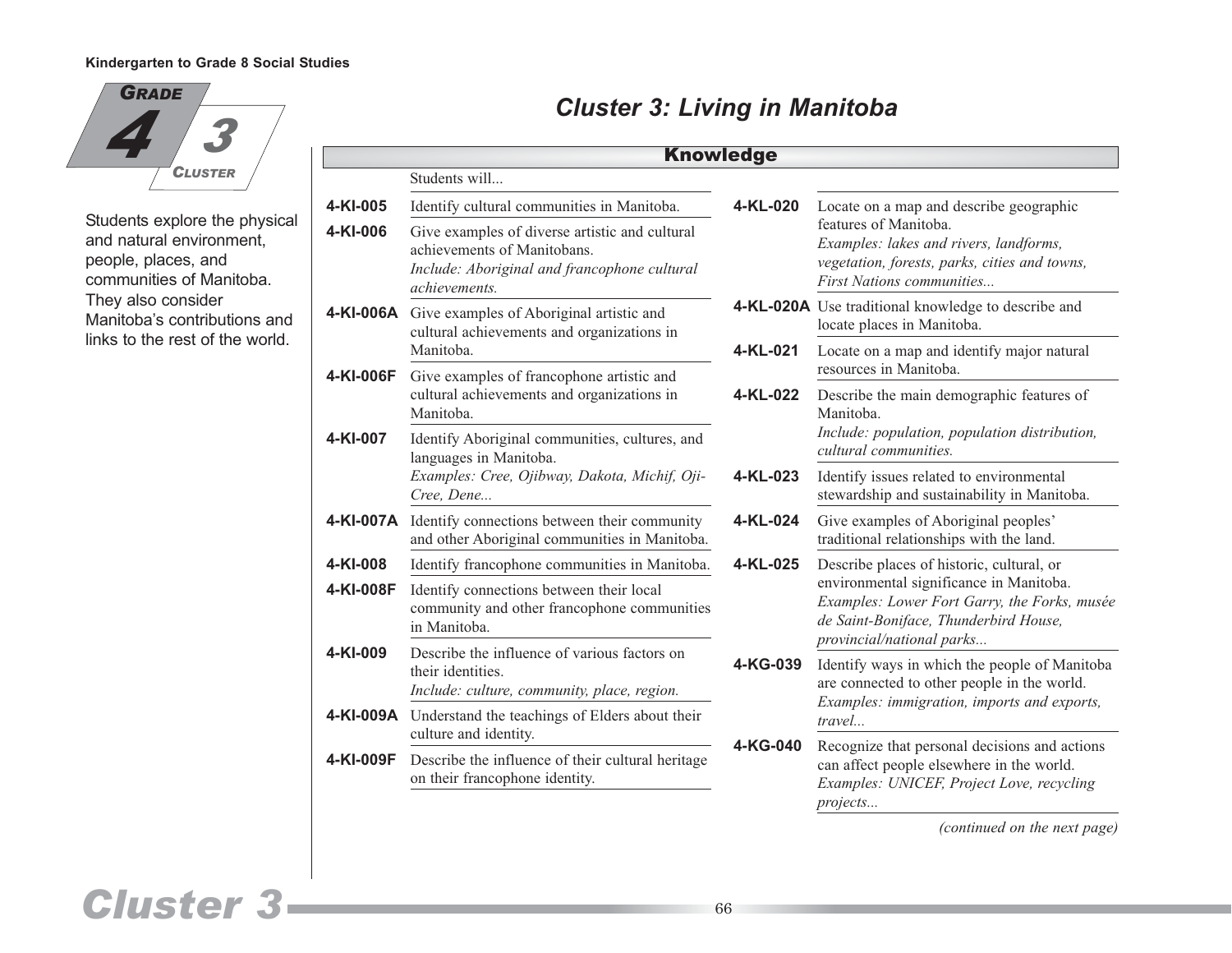#### **4-VI-003** Value ethnic and cultural diversity in Manitoba. **4-VI-004** Value the artistic and cultural achievements of Manitobans. **4-VL-006** Appreciate Manitoba's natural environment. **4-VL-006A** Respect their spiritual connection to the natural environment (land, water, sky). **4-VG-010** Appreciate Manitoba's interdependence with the world. *Cluster 3: Living in Manitoba (continued)* Students will... Values *(continued from the previous page) 4 GRADE 3 CLUSTER*

*Cluster 3*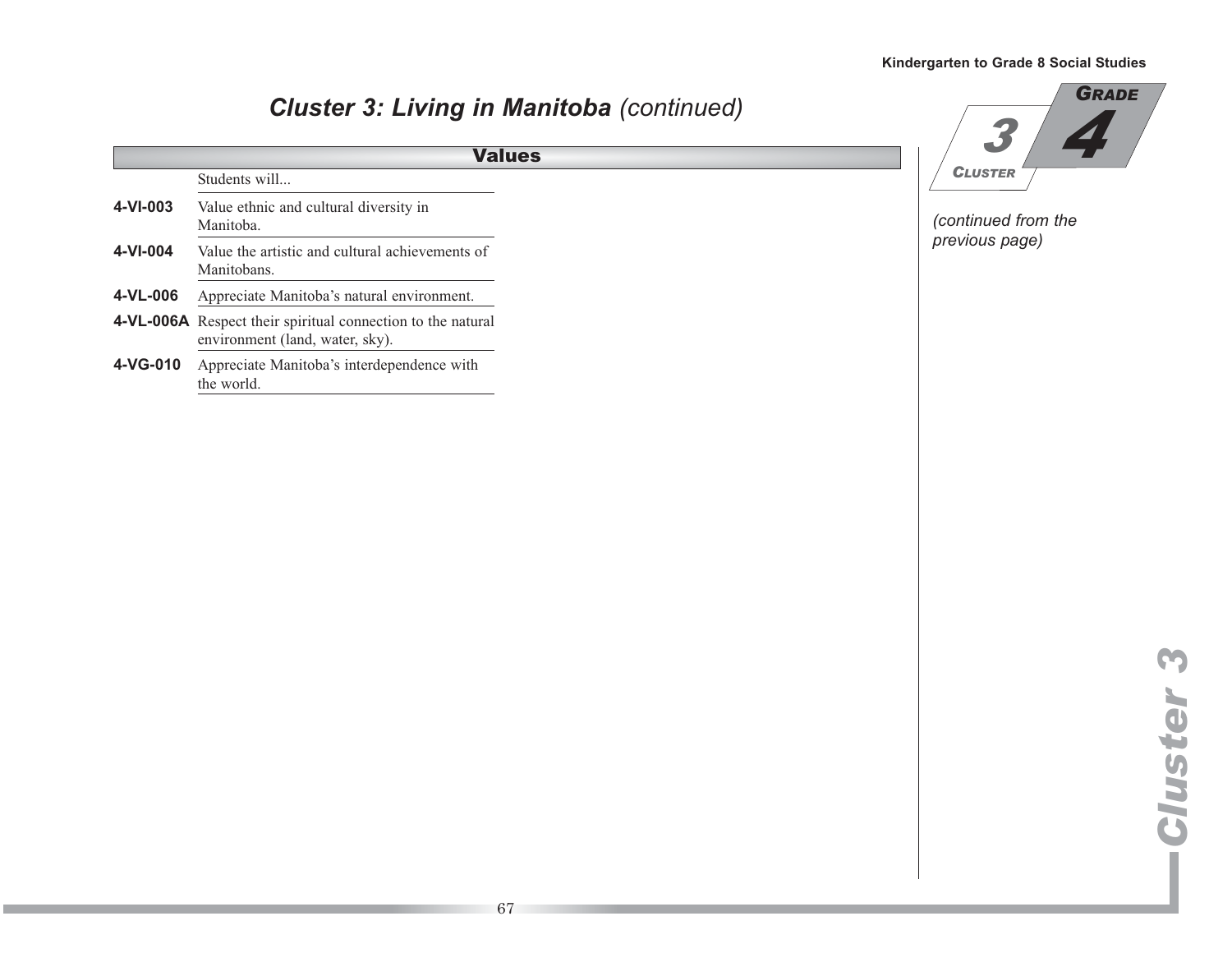

Students explore important events and individuals from Manitoba's past. This study includes a focus on early settlement, contributions of diverse cultural communities, and ways in which life in Manitoba has changed over time.

## *Cluster 4: History of Manitoba*

|           |                                                                                                                                                                      | <b>Knowledge</b> |                                                                                                                                                                                                  |
|-----------|----------------------------------------------------------------------------------------------------------------------------------------------------------------------|------------------|--------------------------------------------------------------------------------------------------------------------------------------------------------------------------------------------------|
|           | Students will                                                                                                                                                        |                  |                                                                                                                                                                                                  |
| 4-KI-010  | Give examples of the contributions of diverse<br>ethnic and cultural communities to the history                                                                      | 4-KL-026         | Describe the influence of the natural<br>environment on settlement in Manitoba.                                                                                                                  |
| 4-KI-011  | of Manitoba.<br>Give examples of Aboriginal contributions to                                                                                                         | 4-KL-027         | Relate stories of interactions between the<br>Selkirk settlers and Aboriginal peoples.                                                                                                           |
|           | the history of Manitoba.<br>Examples: place names, art, parks and historic<br>sites, symbols and stories, guidance to early<br>settlers                              | 4-KH-033         | Relate stories of people and events that shaped<br>Manitoba.<br>Examples: voyageurs, Louis Riel, Chief Peguis,<br>Lord Selkirk, Nellie McClung, Thanadelthur,                                    |
|           | 4-KI-011A Recognize that their identities are connected to<br>the history of their Aboriginal community.                                                             | 4-KH-034         | hison hunt                                                                                                                                                                                       |
| 4-KI-012  | Give examples of francophone contributions to<br>the history of Manitoba.<br>Examples: settlement of Saint-Boniface, place<br>names, language and culture, voyageurs |                  | Give examples of the impact of European<br>settlement on Aboriginal communities in<br>Manitoba.<br>Include: displacement of communities, disease,<br>cultural change.                            |
| 4-KI-012F | Recognize that their identities are connected to<br>the history of their francophone community.                                                                      | 4-KH-035         | Describe ways in which life in Manitoba has<br>changed over time.<br>Examples: housing, food, hunting and fishing,<br>clothing, recreation, languages, education,<br>agriculture, transportation |
|           |                                                                                                                                                                      | <b>Values</b>    |                                                                                                                                                                                                  |
|           |                                                                                                                                                                      |                  |                                                                                                                                                                                                  |
| 4-VH-008  | Value oral tradition as an important way to<br>learn history.                                                                                                        |                  |                                                                                                                                                                                                  |
| 4-VH-009  | Appreciate the significance of history in their<br>lives.                                                                                                            |                  |                                                                                                                                                                                                  |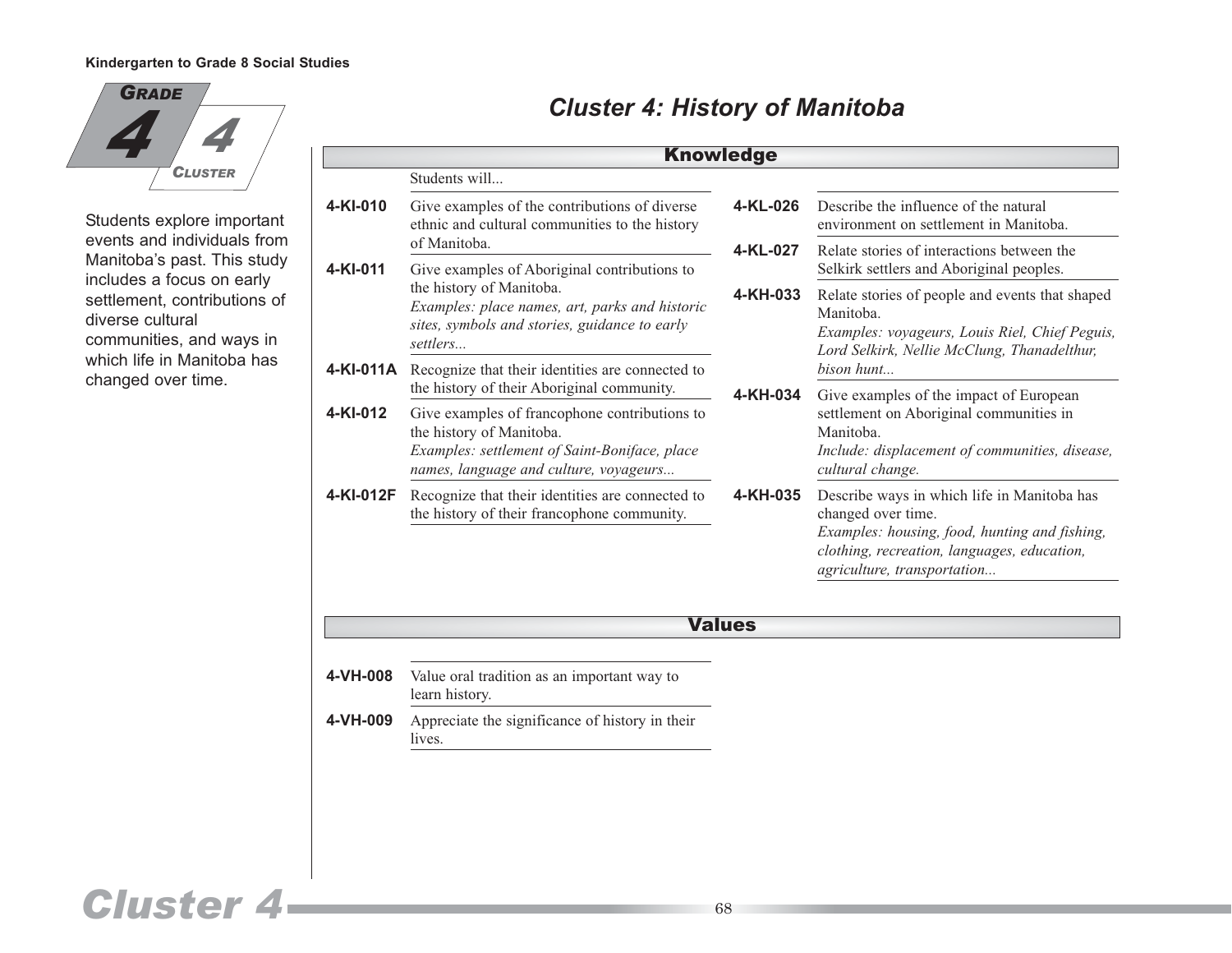### *Cluster 5: Canada's North*

|          |                                                                                                                             | <b>Knowledge</b> |                                                                                                                                                                             |
|----------|-----------------------------------------------------------------------------------------------------------------------------|------------------|-----------------------------------------------------------------------------------------------------------------------------------------------------------------------------|
|          | Students will                                                                                                               |                  |                                                                                                                                                                             |
| 4-KI-013 | Describe Aboriginal contributions to the<br>northern territory studied.<br>Examples: visual arts, games, music, dance       | 4-KL-031         | Give examples of changes to place names in<br>the northern territory studied.<br>Examples: Kugluktuk/Coppermine                                                             |
| 4-KI-014 | Give examples of Aboriginal languages,<br>cultures, and communities in the northern<br>territory studied.                   | 4-KL-032         | Describe various purposes of <i>inuksuit</i> .<br>Examples: companionship; to mark food<br>caches, hunting locations, direction                                             |
| 4-KL-028 | Locate on a map and describe physical features<br>of the northern territory studied.                                        | 4-KH-036         | Give examples of stories and traditions of the<br>northern territory studied.                                                                                               |
| 4-KL-029 | Identify natural resources in the northern<br>territory studied.                                                            | 4-KH-037         | Identify the main reasons for the creation of<br>Nunavut and the new Northwest Territories.                                                                                 |
| 4-KL-030 | Describe the demographic features of the<br>northern territory studied.<br>Examples: population, population<br>distribution | 4-KH-038         | Describe changes in ways of life in the last<br>century in the northern territory studied.<br>Examples: food, clothing, transportation,<br>languages, recreation, education |

#### **Values**

**4-VL-007** Value the contributions of the North to the Canadian community.



nts explore *one* of *Canada's northern* ries. They consider the cal and human aphy of the territory d, which includes a on stories, traditions, hanges in ways of life nada's North. Students ine Aboriginal butions, as well as the bution of the North to anadian community.